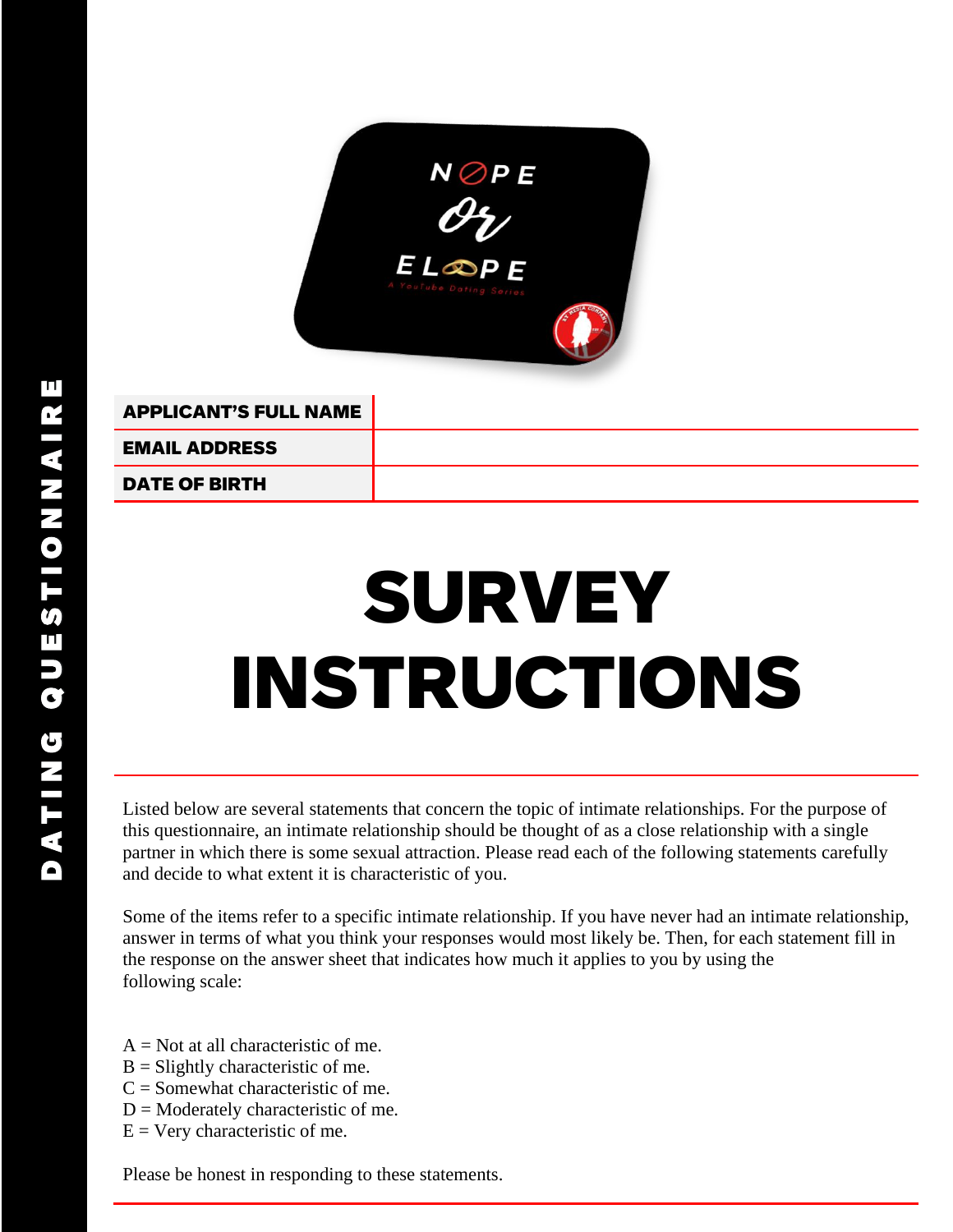| #           | <b>Questions</b>                                                               | <b>Response</b> |  |  |  |  |  |
|-------------|--------------------------------------------------------------------------------|-----------------|--|--|--|--|--|
| 1           | I am confident about myself as an intimate partner.                            |                 |  |  |  |  |  |
| $\mathbf 2$ | I think about intimate relationships all the time.                             |                 |  |  |  |  |  |
| 3           | My intimate relationships are something that I am largely responsible for.     |                 |  |  |  |  |  |
| 4           | I reflect about my intimate relationships a lot.                               |                 |  |  |  |  |  |
| 5           | I'm very motivated to be involved in an intimate relationship.                 |                 |  |  |  |  |  |
| 6           | Intimate relationships make me feel nervous and anxious.                       |                 |  |  |  |  |  |
| 7           | I'm very assertive in my intimate relationships.                               |                 |  |  |  |  |  |
| 8           | I feel depressed about my intimate relationship.                               |                 |  |  |  |  |  |
| 9           | My intimate relationships are determined mostly by chance happenings.          |                 |  |  |  |  |  |
| 10          | I'm concerned about what other people think of my intimate relationships.      |                 |  |  |  |  |  |
| 11          | I am somewhat afraid of becoming intimately involved with a partner.           |                 |  |  |  |  |  |
| 12          | I am very satisfied with the way my intimate needs are currently being met.    |                 |  |  |  |  |  |
| 13          | I think of myself as a pretty good intimate partner.                           |                 |  |  |  |  |  |
| 14          | I think about intimate relationships more that anything else.                  |                 |  |  |  |  |  |
| 15          | My intimate relationships are determined in large part by my own behavior.     |                 |  |  |  |  |  |
| 16          | I usually spend time thinking about my intimate relationships.                 |                 |  |  |  |  |  |
| 17          | I'm strongly motivated to devote time and effort to an intimate relationship.  |                 |  |  |  |  |  |
| 18          | I am somewhat awkward and tense in intimate relationships.                     |                 |  |  |  |  |  |
| 19          | I'm very direct about voicing preferences in my intimate relationships.        |                 |  |  |  |  |  |
| 20          | I feel unhappy about my intimate relationship.                                 |                 |  |  |  |  |  |
| 21          | Most things that affect my intimate relationships happen to me by accident.    |                 |  |  |  |  |  |
| 22          | I'm concerned about the way my intimate relationships are presented to others. |                 |  |  |  |  |  |
| 23          | I sometimes have a fear of intimate relationships.                             |                 |  |  |  |  |  |
| 24          | I am very satisfied with my intimate relationship.                             |                 |  |  |  |  |  |
| 25          | I am better at intimate relationships than most other people.                  |                 |  |  |  |  |  |
| 26          | I tend to be preoccupied with intimate relationships.                          |                 |  |  |  |  |  |
| 27          | I exert a great deal of control over my intimate relationships.                |                 |  |  |  |  |  |
| 28          | I'm always trying to understand by intimate relationships.                     |                 |  |  |  |  |  |
| 29          | I have a strong desire to be involved in an intimate relationship.             |                 |  |  |  |  |  |
| 30          | I feel nervous when I interact with a partner in an intimate relationship.     |                 |  |  |  |  |  |
| 31          | I am somewhat passive about expressing my desires in intimate relationships.   |                 |  |  |  |  |  |
| 32          | I feel discouraged about my intimate relationship.                             |                 |  |  |  |  |  |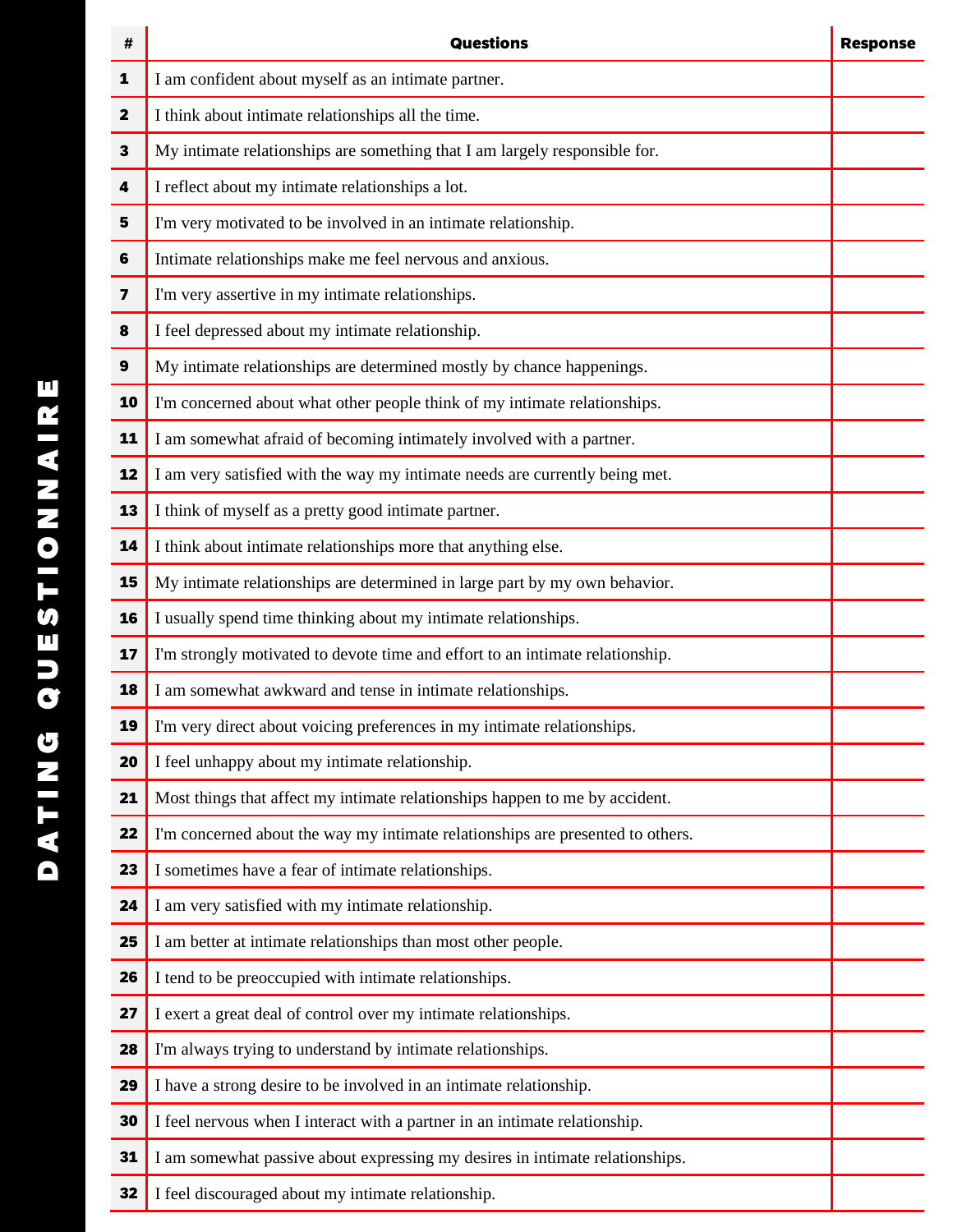| #  | <b>Questions</b>                                                                                      | <b>Response</b> |
|----|-------------------------------------------------------------------------------------------------------|-----------------|
| 33 | Luck plays a big part in influencing the nature of my intimate relationships.                         |                 |
| 34 | I usually worry about the impression my intimate relationships have on others.                        |                 |
| 35 | On occasion, I am fearful of intimate involvement with a partner.                                     |                 |
| 36 | My intimate relationship meets my original expectations.                                              |                 |
| 37 | I would rate myself pretty favorably as an intimate partner.                                          |                 |
| 38 | I'm constantly thinking about being in an intimate relationship.                                      |                 |
| 39 | The main thing which affects my intimate relationships is what I myself do.                           |                 |
| 40 | I'm very alert to changes in my intimate relationships.                                               |                 |
| 41 | It's really important to me that I involve myself in an intimate relationship.                        |                 |
| 42 | I am more anxious about intimate relationships than most people are.                                  |                 |
| 43 | I do not hesitate to ask for what I want in an intimate relationship.                                 |                 |
| 44 | I feel disappointed about my intimate relationship.                                                   |                 |
| 45 | My intimate relationships are largely a matter of fortune (good or bad).                              |                 |
| 46 | I'm usually alert to other's reactions to my intimate relationships.                                  |                 |
| 47 | I don't have very much fear about being involved in an intimate relationship.                         |                 |
| 48 | My intimate relationship is very good compared to most.                                               |                 |
| 49 | I would be very confident in an intimate relationship.                                                |                 |
| 50 | I think about intimate relationships the majority of the time.                                        |                 |
| 51 | My intimate relationships are something that I myself am in charge of.                                |                 |
| 52 | I'm very aware of the nature in my intimate relationships.                                            |                 |
| 53 | I strive to keep myself involved in an intimate relationship.                                         |                 |
| 54 | I feel inhibited and shy in an intimate relationship.                                                 |                 |
| 55 | When it comes to intimate relationships, I usually ask for what I want.                               |                 |
| 56 | I feel sad when I think about my intimate relationship.                                               |                 |
| 57 | The nature of my intimate relationships is really a matter of fate or destiny.                        |                 |
| 58 | I usually notice the way that others react to my intimate relationships.                              |                 |
| 59 | I'm not very afraid of becoming involved in an intimate relationship.                                 |                 |
| 60 | I am very satisfied with the intimate aspects of my life.                                             |                 |
|    | I responded to the above items based on:                                                              |                 |
| 61 | (A) My current relationship.<br>(B) A past close relationship.<br>(C) An imagined close relationship. |                 |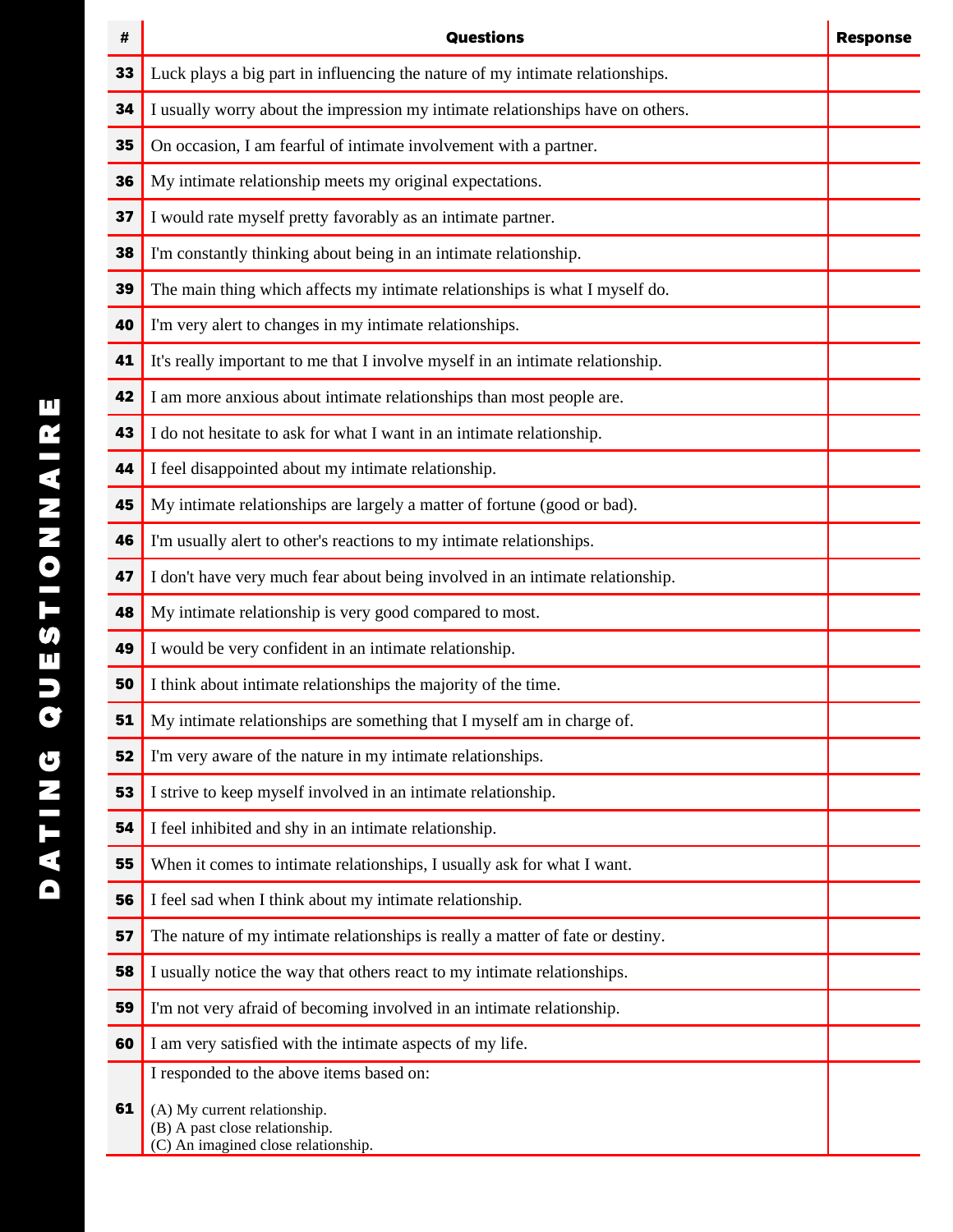| <b>Never True</b> | Rarelv | <b>Occasionally</b> | <b>Sometimes</b> | Often | <b>Very Often</b> | <b>Always True</b> |
|-------------------|--------|---------------------|------------------|-------|-------------------|--------------------|

|                  | 1                    | $\mathbf{2}$                                | 3                                                                | 4                                                     | 5            | 6                 | 7                  |  |  |
|------------------|----------------------|---------------------------------------------|------------------------------------------------------------------|-------------------------------------------------------|--------------|-------------------|--------------------|--|--|
|                  | <b>Never True</b>    | <b>Rarely</b>                               | <b>Occasionally</b>                                              | <b>Sometimes</b>                                      | <b>Often</b> | <b>Very Often</b> | <b>Always True</b> |  |  |
|                  |                      |                                             |                                                                  | Use the scale above to answer the following questions |              |                   |                    |  |  |
| #                | <b>Questions</b>     |                                             |                                                                  |                                                       |              |                   |                    |  |  |
| 1                |                      | I wish for my partner to know I am loyal    |                                                                  |                                                       |              |                   |                    |  |  |
| 2                |                      |                                             | I would like my partner to enjoy her/himself                     |                                                       |              |                   |                    |  |  |
| 3                |                      | I wish to be my own person                  |                                                                  |                                                       |              |                   |                    |  |  |
| 4                |                      | I wish for my partner not to desert me      |                                                                  |                                                       |              |                   |                    |  |  |
| $5\phantom{1}$   |                      | I wish to confide in my partner             |                                                                  |                                                       |              |                   |                    |  |  |
| 6                |                      | I would like to hurt my partner             |                                                                  |                                                       |              |                   |                    |  |  |
| 7                |                      | I wish to be dependent on my partner        |                                                                  |                                                       |              |                   |                    |  |  |
| 8                | I wish to be distant |                                             |                                                                  |                                                       |              |                   |                    |  |  |
| $\boldsymbol{9}$ |                      | I wish for my partner not to leave me       |                                                                  |                                                       |              |                   |                    |  |  |
| 10               |                      | I wish to control my partner                |                                                                  |                                                       |              |                   |                    |  |  |
| 11               |                      | I wish to be a special person to my partner |                                                                  |                                                       |              |                   |                    |  |  |
| 12               |                      | I wish for my partner to respond to me      |                                                                  |                                                       |              |                   |                    |  |  |
| 13               |                      |                                             | I want my partner to be sexually excited by me                   |                                                       |              |                   |                    |  |  |
| 14               |                      | I wish to defy my partner                   |                                                                  |                                                       |              |                   |                    |  |  |
| 15               |                      | I wish to connect with my partner           |                                                                  |                                                       |              |                   |                    |  |  |
| 16               |                      |                                             | I would like my partner to feel proud of her/his accomplishments |                                                       |              |                   |                    |  |  |
| 17               |                      |                                             | I wish for my partner to recognize my opinion                    |                                                       |              |                   |                    |  |  |
| 18               |                      | I wish to be trusted by my partner          |                                                                  |                                                       |              |                   |                    |  |  |
| 19               |                      |                                             | I wish for my partner to pay attention to me                     |                                                       |              |                   |                    |  |  |
| 20               |                      |                                             | I wish to support my partner when she/he is in pain              |                                                       |              |                   |                    |  |  |
| 21               |                      | I wish to dominate my partner               |                                                                  |                                                       |              |                   |                    |  |  |
| 22               |                      |                                             | I wish for my partner to be interested in me                     |                                                       |              |                   |                    |  |  |
| 23               |                      | I would like my partner to feel at ease     |                                                                  |                                                       |              |                   |                    |  |  |
| 24               |                      | I wish not to open up                       |                                                                  |                                                       |              |                   |                    |  |  |
| 25               |                      | I wish to avoid my partner                  |                                                                  |                                                       |              |                   |                    |  |  |
| 26               |                      | I wish to be admired by my partner          |                                                                  |                                                       |              |                   |                    |  |  |
| 27               |                      | I wish for my partner not to abandon me     |                                                                  |                                                       |              |                   |                    |  |  |
| 28               |                      | I wish for my partner to find me attractive |                                                                  |                                                       |              |                   |                    |  |  |
| 29               |                      | I wish to encourage my partner              |                                                                  |                                                       |              |                   |                    |  |  |